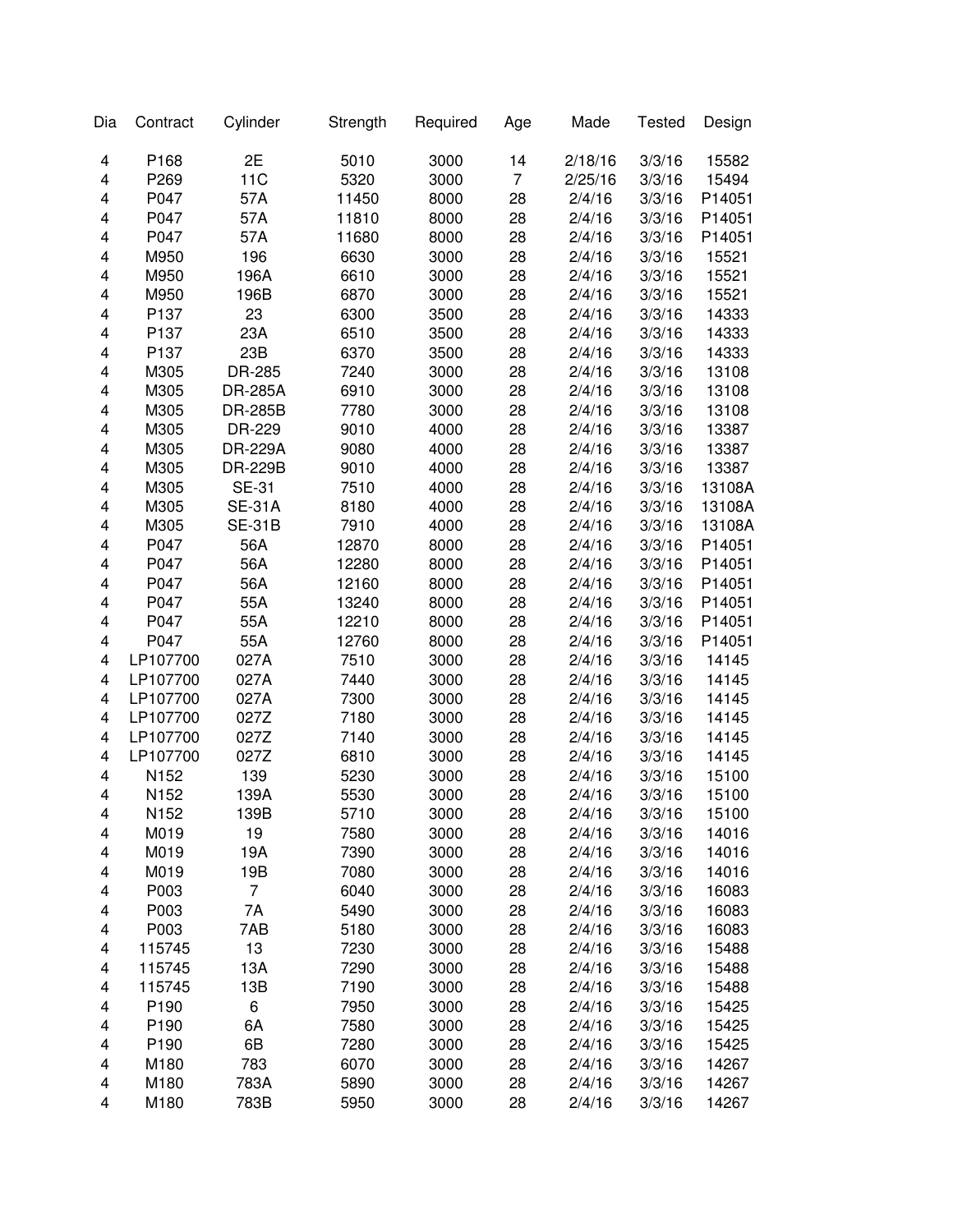| 4      | M928   | 11            | 7490 | 3000 | 28             | 2/4/16             | 3/3/16 | 13295  |
|--------|--------|---------------|------|------|----------------|--------------------|--------|--------|
| 4      | M928   | 11A           | 7320 | 3000 | 28             | 2/4/16             | 3/3/16 | 13295  |
| 4      | M928   | 11B           | 7320 | 3000 | 28             | 2/4/16             | 3/3/16 | 13295  |
| 6      | N361   | 16            | 8050 | 3000 | 28             | 2/4/16             | 3/3/16 | 15535  |
| 6      | N361   | 16A           | 8290 | 3000 | 28             | 2/4/16             | 3/3/16 | 15535  |
| 6      | L258   | <b>197ARI</b> | 5780 | 3000 | 28             | 2/4/16             | 3/3/16 | 12350  |
| 6      | L258   | 197AR         | 5740 | 3000 | 28             | 2/4/16             | 3/3/16 | 12350  |
| 6      | L258   | 197           | 5040 | 3000 | 28             | 2/4/16             | 3/3/16 | 12350  |
| 6      | L258   | 197A          | 5340 | 3000 | 28             | 2/4/16             | 3/3/16 | 12350  |
| 6      | L264   | 1113          | 4820 | 3000 | 28             | 2/4/16             | 3/3/16 | 16113  |
| 6      | L264   | 1113A         | 5680 | 3000 | 28             | 2/4/16             | 3/3/16 | 16113  |
| 6      | L264   | 1114          | 9150 | 3000 | 28             | 2/4/16             | 3/3/16 | 15611  |
| 6      | L264   | 1114A         | 9310 | 3000 | 28             | 2/4/16             | 3/3/16 | 15611  |
| 6      | L264   | 1112          | 6960 | 3000 | 28             | 2/4/16             | 3/3/16 | 156398 |
| 6      | L264   | 1112A         | 6880 | 3000 | 28             | 2/4/16             | 3/3/16 | 156398 |
| 6      | L264   | 605           | 7480 | 3000 | 28             | 2/4/16             | 3/3/16 | 156393 |
| 6      | L264   | 605A          | 7580 | 3000 | 28             | 2/4/16             | 3/3/16 | 156393 |
| 6      | N361   | 23B           | 4450 | 3000 | <b>18 HR</b>   | 3/2/16             | 3/3/16 | 16150  |
| 6      | N361   | 23C           | 4060 | 3000 | <b>18 HR</b>   | 3/2/16             | 3/3/16 | 16150  |
| 4      | K821   | 247           | 7140 | 3000 | 28 DAYS        | 2/4/16             | 3/3/16 | 12037  |
| 4      | K821   | 247A          | 6330 | 3000 | 28 DAYS        | 2/4/16             | 3/3/16 | 12037  |
| 4      | K821   | 247A          | 6990 | 3000 | 28 DAYS        | 2/4/16             | 3/3/16 | 12037  |
| 4      | L012   | 54H           | 4090 | 3000 | 7              | 2/23/16            | 3/3/16 | 13016  |
| 4      | P269   | 10C           | 5770 | 3000 | $\overline{7}$ | 2/23/16            | 3/3/16 | 15494  |
| 4      | P168   | $3-C$         | 4570 | 3000 | $\overline{7}$ | 2/26/16            | 3/4/16 | 15582  |
| 4      | N357   | $34-C$        | 3670 | 3000 | 14             | 2/19/16            | 3/4/16 | 15270  |
|        | N228   | $50 - D$      | 4010 | 3000 | 14             |                    | 3/4/16 | 15564  |
| 4<br>4 | L012   | $55-C$        | 4810 | 3000 | $\overline{7}$ | 2/19/16<br>2/25/16 | 3/4/16 | 13016  |
|        | P079   | 66-D          | 5440 | 3000 | $\overline{7}$ |                    | 3/4/16 | 15146  |
| 4      | P266   | $1-A$         | 5640 | 3000 | 28             | 2/25/16            | 3/4/16 |        |
| 4      |        |               |      |      |                | 2/5/16             |        | 13060  |
| 4      | P266   | $1-A$         | 6220 | 3000 | 28             | 2/5/16             | 3/4/16 | 13060  |
| 4      | P266   | $1-A$         | 5750 | 3000 | 28             | 2/5/16             | 3/4/16 | 13060  |
| 4      | P266   | $2-A$         | 6370 | 3000 | 28             | 2/5/16             | 3/4/16 | 13060  |
| 4      | P266   | $2-A$         | 6640 | 3000 | 28             | 2/5/16             | 3/4/16 | 13060  |
| 4      | P266   | $2-A$         | 6380 | 3000 | 28             | 2/5/16             | 3/4/16 | 13060  |
| 4      | 106578 | 8             | 5610 | 3000 | 28             | 2/5/16             | 3/4/16 | 15562  |
| 4      | 106578 | 8Α            | 4990 | 3000 | 28             | 2/5/16             | 3/4/16 | 15562  |
| 4      | 106578 | 8B            | 5850 | 3000 | 28             | 2/5/16             | 3/4/16 | 15562  |
| 4      | P003   | 9             | 5570 | 3000 | 28             | 2/5/16             | 3/4/16 | 16083  |
| 4      | P003   | 9Α            | 5640 | 3000 | 28             | 2/5/16             | 3/4/16 | 16083  |
| 4      | P003   | 9B            | 5560 | 3000 | 28             | 2/5/16             | 3/4/16 | 16083  |
| 4      | M195   | 13            | 7100 | 3000 | 28             | 2/5/16             | 3/4/16 | 8111   |
| 4      | M195   | 13A           | 6430 | 3000 | 28             | 2/5/16             | 3/4/16 | 8111   |
| 4      | M195   | 13B           | 5910 | 3000 | 28             | 2/5/16             | 3/4/16 | 8111   |
| 4      | 115745 | 14            | 7490 | 3000 | 28             | 2/5/16             | 3/4/16 |        |
| 4      | 115745 | 14A           | 7620 | 3000 | 28             | 2/5/16             | 3/4/16 |        |
| 4      | 115745 | 14B           | 7160 | 3000 | 28             | 2/5/16             | 3/4/16 |        |
| 6      | N361   | 17            | 8100 | 3000 | 28             | 2/5/16             | 3/4/16 | 15535  |
| 6      | N361   | 17A           | 8490 | 3000 | 28             | 2/5/16             | 3/4/16 | 15535  |
| 6      | L264   | 606           | 6850 | 3000 | 28             | 2/5/16             | 3/4/16 | 15535  |
| 6      | L264   | 606A          | 7030 | 3000 | 28             | 2/5/16             | 3/4/16 | 15535  |
| 6      | L264   | 1115          | 7660 | 3000 | 28             | 2/5/16             | 3/4/16 | 16113  |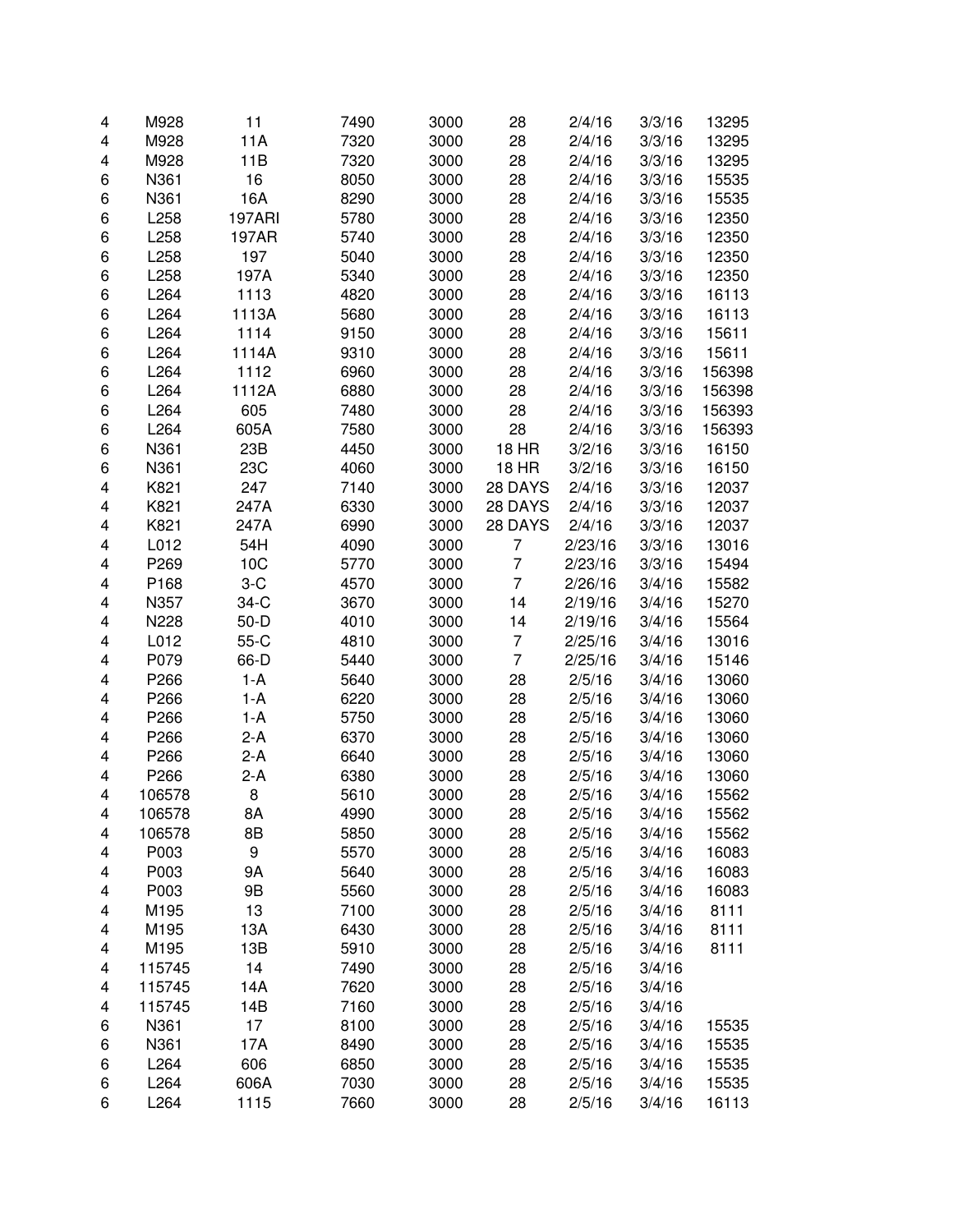| 6                       | L264 | 1115A          | 8520  | 3000 | 28 | 2/5/16  | 3/4/16 | 16113 |
|-------------------------|------|----------------|-------|------|----|---------|--------|-------|
| 6                       | L264 | 1116           | 6730  | 3000 | 28 | 2/5/16  | 3/4/16 | 16113 |
| 6                       | L264 | 1116A          | 6670  | 3000 | 28 | 2/5/16  | 3/4/16 | 16113 |
| 6                       | L264 | 1117           | 7000  | 3000 | 28 | 2/5/16  | 3/4/16 | 16113 |
| 6                       | L264 | 1117A          | 7480  | 3000 | 28 | 2/5/16  | 3/4/16 | 16113 |
| 4                       | P137 | 24             | 5920  | 3500 | 28 | 2/5/16  | 3/4/16 | 14333 |
| 4                       | P137 | 24A            | 5920  | 3500 | 28 | 2/5/16  | 3/4/16 | 14333 |
| 4                       | P137 | 24B            | 5510  | 3500 | 28 | 2/5/16  | 3/4/16 | 14333 |
| 4                       | P201 | 25-A           | 7220  | 3000 | 28 | 2/5/16  | 3/4/16 | 15530 |
| 4                       | P201 | $25-A$         | 6870  | 3000 | 28 | 2/5/16  | 3/4/16 | 15530 |
| 4                       | P201 | 25-A           | 6870  | 3000 | 28 | 2/5/16  | 3/4/16 | 15530 |
| 4                       | P047 | 44-A           | 5890  | 3000 | 28 | 2/5/16  | 3/4/16 | 15198 |
| 4                       | P201 | 25-A           | 5390  | 3000 | 28 | 2/5/16  | 3/4/16 | 15530 |
| 4                       | P047 | 44-A           | 5370  | 3000 | 28 | 2/5/16  | 3/4/16 | 15198 |
| 4                       | N198 | 157            | 9270  | 4500 | 28 | 2/5/16  | 3/4/16 | 13036 |
| 4                       | N198 | 157A           | 8340  | 4500 | 28 | 2/5/16  | 3/4/16 | 13036 |
| 4                       | N198 | 157B           | 8310  | 4500 | 28 | 2/5/16  | 3/4/16 | 13036 |
| $\overline{\mathbf{4}}$ |      | 197            | 7910  | 3000 |    | 2/5/16  | 3/4/16 |       |
|                         | M950 |                |       |      | 28 |         |        | 15520 |
| 4                       | M950 | 197A           | 7680  | 3000 | 28 | 2/5/16  | 3/4/16 | 15520 |
| 4                       | M950 | 197B           | 7630  | 3000 | 28 | 2/5/16  | 3/4/16 | 15520 |
| 4                       | M305 | DR-230         | 8910  | 4000 | 28 | 2/5/16  | 3/4/16 | 13387 |
| 4                       | M305 | <b>DR-230A</b> | 9150  | 4000 | 28 | 2/5/16  | 3/4/16 | 13387 |
| 4                       | M305 | <b>DR-230B</b> | 9030  | 4000 | 28 | 2/5/16  | 3/4/16 | 13387 |
| 4                       | L041 | 274A           | 4570  | 3000 | 28 | 2/5/16  | 3/4/16 | 14369 |
| 4                       | L041 | 274A           | 4690  | 3000 | 28 | 2/5/16  | 3/4/16 | 14369 |
| 4                       | L041 | 274A           | 4790  | 3000 | 28 | 2/5/16  | 3/4/16 | 14369 |
| 4                       | M305 | DR-286         | 7660  | 4000 | 28 | 2/5/16  | 3/4/16 | 11453 |
| 4                       | M305 | <b>DR-286A</b> | 7470  | 4000 | 28 | 2/5/16  | 3/4/16 | 11453 |
| 4                       | M305 | <b>DR-286B</b> | 7650  | 4000 | 28 | 2/5/16  | 3/4/16 | 11453 |
| 4                       | M180 | 784            | 8970  | 3000 | 28 | 2/5/16  | 3/4/16 | 14266 |
| 4                       | M180 | 784A           | 8880  | 3000 | 28 | 2/5/16  | 3/4/16 | 14266 |
| 4                       | M180 | 784B           | 9050  | 3000 | 28 | 2/5/16  | 3/4/16 | 14266 |
| 4                       | M180 | 785            | 8580  | 3000 | 28 | 2/5/16  | 3/4/16 | 14266 |
| 4                       | M180 | 785A           | 8470  | 3000 | 28 | 2/5/16  | 3/4/16 | 14266 |
| 4                       | M180 | 785B           | 8180  | 3000 | 28 | 2/5/16  | 3/4/16 | 14266 |
| 4                       | P272 | $1-D$          | 2530  | 3000 | 16 | 2/20/16 | 3/7/16 | 16145 |
| 4                       | P252 | $3-C$          | 4450  | 3000 | 5  | 3/2/16  | 3/7/16 | 15488 |
| 4                       | P269 | $12-C$         | 4820  | 3000 | 7  | 2/29/16 | 3/7/16 | 15494 |
| 4                       | L012 | 56-C           | 6060  | 3000 | 7  | 2/29/16 | 3/7/16 | 13016 |
| 4                       | P922 | 1-A            | 11460 | 8000 | 28 | 2/8/16  | 3/7/16 | 14051 |
| 4                       | P922 | $1-A$          | 11880 | 8000 | 28 | 2/8/16  | 3/7/16 | 14051 |
| 4                       | P922 | 1-A            | 10790 | 8000 | 28 | 2/8/16  | 3/7/16 | 14051 |
| 4                       | P922 | $2-A$          | 12480 | 8000 | 28 | 2/8/16  | 3/7/16 | 14051 |
| 4                       | P922 | $2-A$          | 12640 | 8000 | 28 | 2/8/16  | 3/7/16 | 14051 |
| 4                       | P922 | $2-A$          | 12490 | 8000 | 28 | 2/8/16  | 3/7/16 | 14051 |
| 4                       | P922 | $3-A$          | 13310 | 8000 | 28 | 2/8/16  | 3/7/16 | 14051 |
|                         | P922 | $3-A$          |       | 8000 | 28 |         | 3/7/16 | 14051 |
| 4                       | P922 | $3-A$          | 13390 | 8000 | 28 | 2/8/16  | 3/7/16 | 14051 |
| 4                       |      |                | 12570 |      |    | 2/8/16  |        |       |
| 4                       | P032 | $5-A$          | 7620  | 3000 | 28 | 2/8/16  | 3/7/16 | 15530 |
| 4                       | P032 | $5-A$          | 8190  | 3000 | 28 | 2/8/16  | 3/7/16 | 15530 |
| 4                       | P032 | $5-A$          | 8190  | 3000 | 28 | 2/8/16  | 3/7/16 | 15530 |
| 4                       | M021 | 12             | 5040  | 3000 | 28 | 2/8/16  | 3/7/16 | 15393 |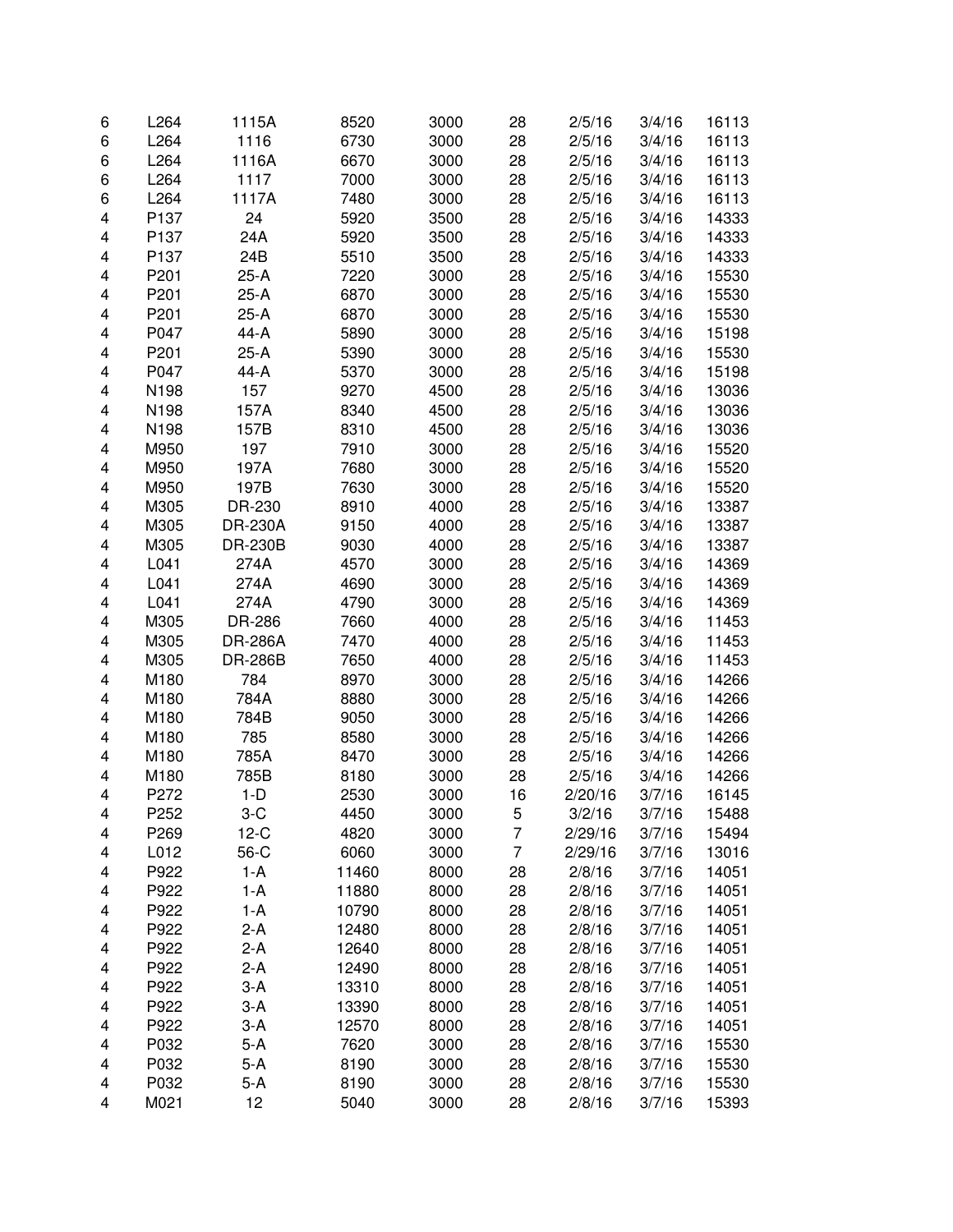| 4                       | M021             | 12A     | 4860 | 3000 | 28             | 2/8/16  | 3/7/16 | 15393 |
|-------------------------|------------------|---------|------|------|----------------|---------|--------|-------|
| 4                       | M021             | 12B     | 4860 | 3000 | 28             | 2/8/16  | 3/7/16 | 15393 |
| 4                       | M021             | 13      | 4920 | 3000 | 28             | 2/8/16  | 3/7/16 | 15393 |
| 4                       | M021             | 13A     | 5150 | 3000 | 28             | 2/8/16  | 3/7/16 | 15393 |
| 4                       | M021             | 13B     | 4830 | 3000 | 28             | 2/8/16  | 3/7/16 | 15393 |
| 4                       | P180             | 14      | 6590 | 3000 | 28             | 2/8/16  | 3/7/16 | 15587 |
| 4                       | P <sub>180</sub> | 14A     | 6420 | 3000 | 28             | 2/8/16  | 3/7/16 | 15587 |
| 4                       | P180             | 14B     | 6680 | 3000 | 28             | 2/8/16  | 3/7/16 | 15587 |
| 4                       | 115745           | 15      | 7670 | 3000 | 28             | 2/8/16  | 3/7/16 | 15488 |
| 4                       | 115745           | 15A     | 8120 | 3000 | 28             | 2/8/16  | 3/7/16 | 15488 |
| 4                       | 115745           | 15B     | 7930 | 3000 | 28             | 2/8/16  | 3/7/16 | 15488 |
| 4                       | P <sub>105</sub> | 29      | 6620 | 3000 | 28             | 2/8/16  | 3/7/16 | 15007 |
| 4                       | P105             | 29A     | 7090 | 3000 | 28             | 2/8/16  | 3/7/16 | 15007 |
| 4                       | P <sub>105</sub> | 29B     | 6750 | 3000 | 28             | 2/8/16  | 3/7/16 |       |
|                         |                  |         |      |      |                |         |        | 15007 |
| $\overline{\mathbf{4}}$ | N266             | 122     | 6720 | 3000 | 28             | 2/8/16  | 3/7/16 | 13025 |
| 4                       | N266             | 122A    | 7340 | 3000 | 28             | 2/8/16  | 3/7/16 | 13025 |
| 4                       | N266             | 122B    | 7120 | 3000 | 28             | 2/8/16  | 3/7/16 | 13025 |
| 4                       | N152             | 140     | 6090 | 3000 | 28             | 2/8/16  | 3/7/16 | 15100 |
| 4                       | N152             | 140A    | 5810 | 3000 | 28             | 2/8/16  | 3/7/16 | 15100 |
| 4                       | N152             | 140B    | 6220 | 3000 | 28             | 2/8/16  | 3/7/16 | 15100 |
| 4                       | M063             | A0149A  | 7810 | 3000 | 28             | 2/8/16  | 3/7/16 | 14007 |
| 4                       | M063             | A0149A  | 7480 | 3000 | 28             | 2/8/16  | 3/7/16 | 14007 |
| 4                       | M063             | A0149A  | 7410 | 3000 | 28             | 2/8/16  | 3/7/16 | 14007 |
| 4                       | N198             | 158     | 7220 | 3000 | 28             | 2/8/16  | 3/7/16 | 13034 |
| 4                       | N198             | 158A    | 7500 | 3000 | 28             | 2/8/16  | 3/7/16 | 13034 |
| 4                       | N198             | 158B    | 7590 | 3000 | 28             | 2/8/16  | 3/7/16 | 13034 |
| 4                       | N198             | 159     | 7990 | 4500 | 28             | 2/8/16  | 3/7/16 | 13036 |
| 4                       | N198             | 159A    | 8950 | 4500 | 28             | 2/8/16  | 3/7/16 | 13036 |
| 4                       | N198             | 159B    | 8950 | 4500 | 28             | 2/8/16  | 3/7/16 | 13036 |
| 6                       | L258             | 202-B   | 4140 | 3000 | $\overline{7}$ | 2/27/16 | 3/7/16 | 12350 |
| 6                       | L264             | 1118    | 6980 | 3000 | 30             | 2/6/16  | 3/7/16 | 16113 |
| 6                       | L264             | 1118A   | 6840 | 3000 | 30             | 2/6/16  | 3/7/16 | 16113 |
| 6                       | L264             | 1119    | 7960 | 3000 | 30             | 2/6/16  | 3/7/16 | 16113 |
| 6                       | L264             | 1119A   | 7610 | 3000 | 30             | 2/6/16  | 3/7/16 | 16113 |
| 6                       | L264             | 1120    | 5950 | 3000 | 30             | 2/6/16  | 3/7/16 | 16113 |
| 6                       | L264             | 1120A   | 5760 | 3000 | 30             | 2/6/16  | 3/7/16 | 16113 |
| 6                       | M950             | 198     | 3180 | 3000 | 28             | 2/8/16  | 3/7/16 |       |
| 6                       | M950             | 198A    | 3290 | 3000 | 28             | 2/8/16  | 3/7/16 |       |
| 6                       | M950             | 198B    | 3380 | 3000 | 28             | 2/8/16  | 3/7/16 |       |
| 6                       | M305             | F-222   | 2730 | 3000 | 28             | 2/8/16  | 3/7/16 | 11453 |
| 4                       | M305             | F-222A  | 6250 | 3000 | 28             | 2/8/16  | 3/7/16 | 11453 |
| 4                       | M305             | F-222B  | 6370 | 3000 | 28             | 2/8/16  | 3/7/16 | 11453 |
| 4                       | M305             | F-223   | 8860 | 3000 | 28             | 2/8/16  | 3/7/16 | 13108 |
| 4                       | M305             | F-223A  | 8830 | 3000 | 28             | 2/8/16  | 3/7/16 | 13108 |
| 4                       | M305             | F-223B  | 9870 | 3000 | 28             | 2/8/16  | 3/7/16 | 13108 |
| 4                       | L041             | 275-A   | 4500 | 3000 | 28             | 2/8/16  | 3/7/16 | 14369 |
| 4                       | L041             | 275-A   | 4540 | 3000 | 28             | 2/8/16  | 3/7/16 | 14369 |
| 4                       | L041             | 275-A   | 4690 | 3000 | 28             | 2/8/16  | 3/7/16 | 14369 |
| 4                       | M305             | DR-287  | 7060 | 4000 | 28             | 2/8/16  | 3/7/16 | 11453 |
| 4                       | M305             | DR-287A | 7610 | 4000 | 28             | 2/8/16  | 3/7/16 | 11453 |
| 4                       | M305             | DR-287B | 7580 | 4000 | 28             | 2/8/16  | 3/7/16 | 11453 |
| 4                       | M305             | DR-288  | 7450 | 3000 | 28             | 2/8/16  | 3/7/16 | 13108 |
|                         |                  |         |      |      |                |         |        |       |